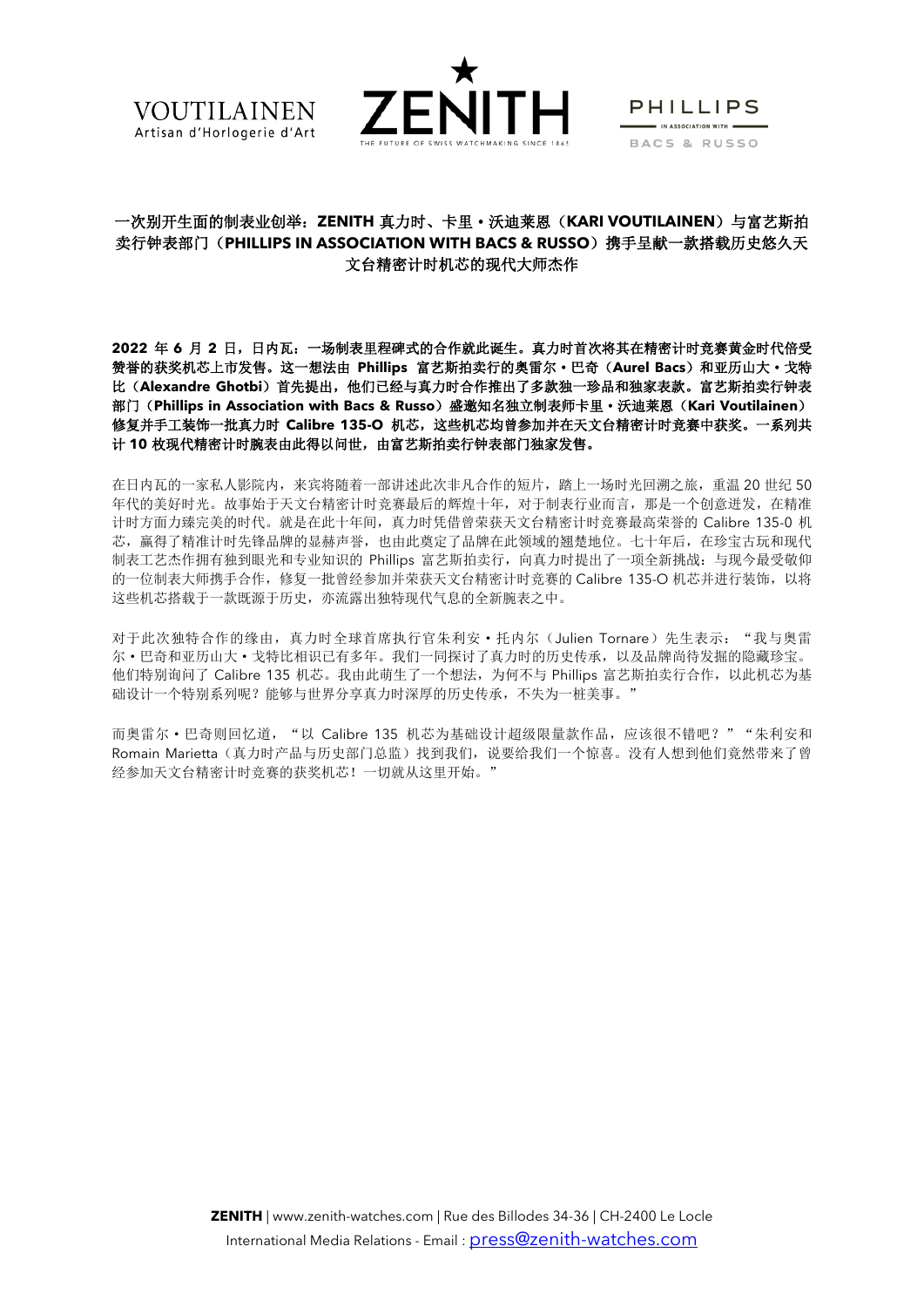



**PHILLIPS**  $\blacksquare$  IN ASSOCIATION WITH  $\blacksquare$ BACS & RUSSO

### 登峰造极的天文台精密计时:**CALIBRE 135-O** 机芯

真力时对精密计时领域作出的贡献令人赞叹。自于 1865 年创立至今,真力时始终锲而不舍地追求精准。品牌在天 文台精准计时竞赛的成就尤为瞩目,总计赢取了超过 2330 项天文台精密计时大奖,获奖数目令任何一家制表品牌 皆望尘莫及。在二十世纪中叶,有一款机芯在天文台精密计时竞赛黄金时代脱颖而出, 傲视群雄, 这款机芯便是 Calibre 135-O 机芯。

Calibre 135 机芯从 1945 年开始由厄弗雷姆·乔宾(Ephrem Jobin)负责开发,在 1949 年至 1962 年间推出了 两个不同版本:一款为商业版,而第二款则专为参加在纳沙泰尔、日内瓦、基尤-泰丁顿以及贝桑松等地天文台举 办的精密计时大赛。这些"O"版本机芯经历了包括剧烈温差、碰撞,在 6 个不同位置运行等不计其数的严苛测试, 始终保持误差极为微小的最佳精密计时性能,却从未上市发售,也从未搭载于腕表或怀表之中。Calibre 135-O 机 芯曾摘取超过 230 项精密计时大奖,是制表历史上荣获奖项最多的天文台精密计时机芯。

为此限量版系列挑选的 10 枚机芯,产自 1950-1954 年的"连胜"年代——当时,135-O 机芯连续 5 年在竞赛中获 胜,创下了无出其右的辉煌成就。这些机芯专为竞赛准备,并由真力时精密计时实验室(Zenith Laboratoire de Chronométrie)花费一整年精心调整。这 10 枚机芯均曾获得一级大奖,由真力时精密计时制表大师查里斯·佛雷 克(Charles Fleck)和雷内·吉盖克斯(René<sup>o</sup> Gygax)亲手调试。这两位制表大师连续五年专注于打造获奖机芯, 进一步巩固了真力时作为精准计时先锋的显赫地位。

这些机芯的修复和修饰任务则由卡里·沃迪莱恩负责,将其从朴实无华的参赛作品,升华为精美非凡的高级钟表杰 作。亚历山大·戈特比强调,"这些机芯是专为参赛而制作的。它们并非为佩戴或美观而设计。因此,如果我们要 以这款传奇机芯为基础制作一枚腕表,谁能将其升华至更高境界?我们立即想到了卡里·沃迪莱恩,他是名副其实 的制表大师"。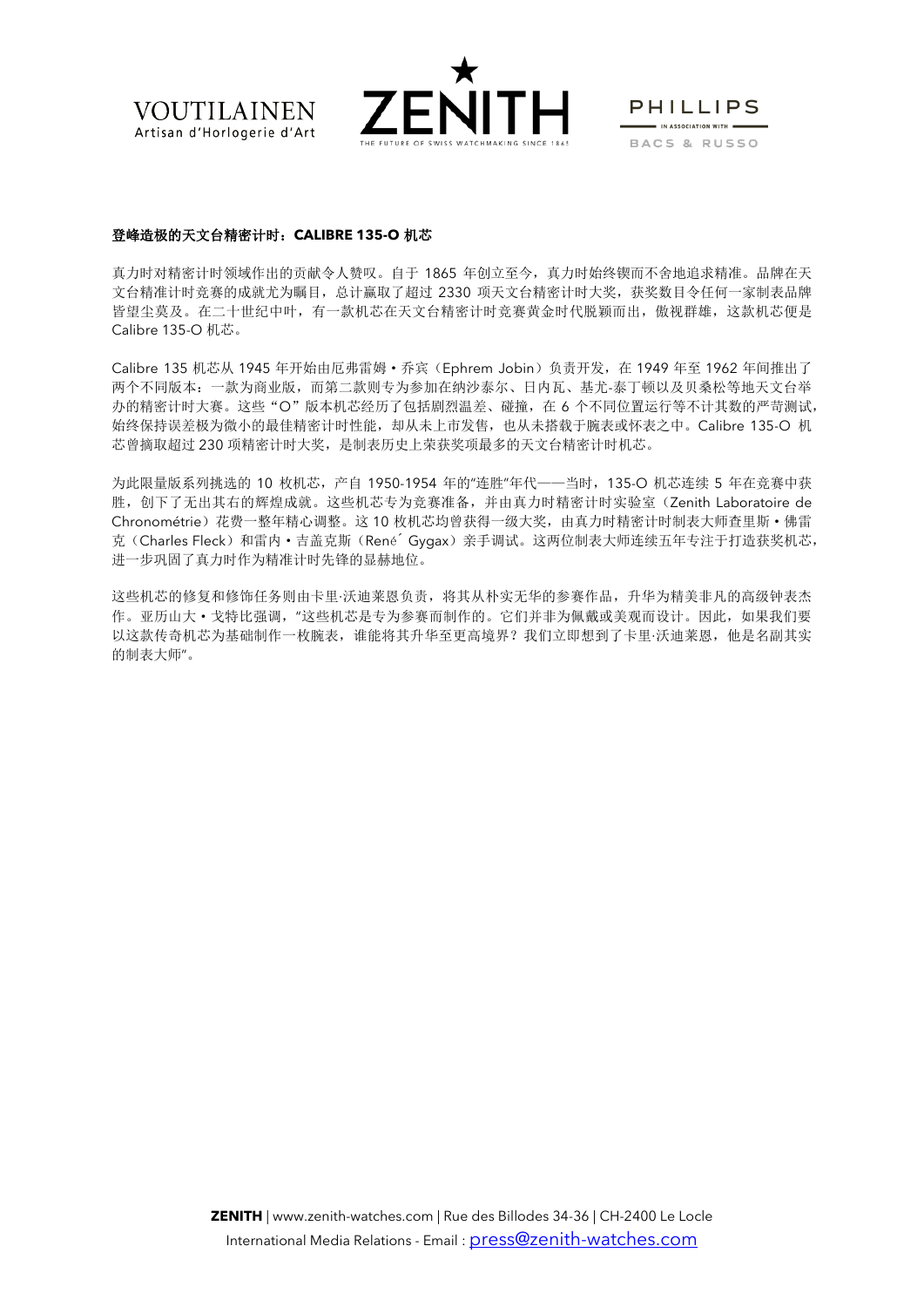



**PHILLIPS**  $\blacksquare$  IN ASSOCIATION WITH  $\blacksquare$ BACS & RUSSO

#### **CALIBRE 135 OBSERVATOIRE** 限量版腕表

Calibre 135 Observatoire 腕表忠实秉持初创时代精神, 从以往搭载 Calibre 135 机芯的商业表款汲取灵感, 然而, 此限量版与过往作品不同,其灵感源自 20 世纪 50 年代的多款经典杰作,将最具标志性的经典细节与现代特色相结 合。38 毫米铂金圆形表壳搭配锥形表耳,在表圈下方与表壳紧密贴合,浑然一体,超大尺寸锯齿状表冠装饰现代 真力时星形标志。

在箱形蓝宝石玻璃表镜下方,略微凸起的弧形黑色纯银表盘由卡里·沃迪莱恩(Kari Voutilainen)的 Comblémine 工作室制作,镌刻鱼鳞状玑镂饰纹。镀铑德银三角形时标和镶贴抛光圆点形时标,与纯金指针交相辉 映,融合古典优雅与现代奢华。6 时位置的超大尺寸小秒盘铭刻机芯序列号,彰显每一枚腕表的独特性,并经由备 受敬仰的精密计时制表大师查里斯·佛雷克或是雷内·吉盖克斯全面调校,随后再交付至技艺超群的卡里·沃迪莱 恩及其专属手工制表团队手中。表盘底部带有"Neuchâtel"(纳沙泰尔)字样,致意真力时、卡里·沃迪莱恩以及 Calibre 135-O 机芯在精密计时竞赛黄金时代参与并赢取奖项的古老天文台所在地——瑞士的纳沙泰尔州。

这也是 Calibre 135 机芯及其天文台精密计时参赛机芯"O"版本历史上首次交由卡里·沃迪莱恩加以装饰和修饰, 透过蓝宝石水晶透明表背清晰可见。这些历史悠久的机芯在由负责修复的制表大师清洁并加以修饰后,金色桥板边 缘还要进行手工倒角和抛光,螺丝钉头经倒角和抛光加工,主夹板饰以环形粒面打磨,搭配涡形拉丝抛光棘轮和表 冠齿轮等。

卡里·沃迪莱恩悉心保留出自佛雷克和吉盖克斯之手的机芯初始调校功能和修饰的同时,对机芯进行修复和装饰, 他强调道:"这些机芯出自当时最卓越出众的制表大师之手。他们力图精确,细致入微,拥有臻于化境的高超技 艺。历经 70 年后,这种精准入微的特色并未消失。不改变其卓越性能是我们的责任。"

为契合这一出众系列作品的历史背景,Calibre 135 Observatoire腕表搭配核桃木黄铜固件木质表盒。表盒从当时天文 台精准计时竞赛的参赛机芯所使用的运送容器汲取灵感——这些机芯就是放置于类似的木盒内,从真力时表厂运送 至纳沙泰尔天文台,并在竞赛中一举夺冠。木质表盒内固定有一个形似书籍的皮盒,盒内放有腕表,以及原本用于 运输机芯的原版古董木盒。

这场别开生面的协同合作,荟萃了众多专业人才与专业技能。Calibre 135-O Observatoire 腕表不仅向制作出人类 所知最为精密的计时作品的真力时致敬,亦彰显纳沙泰尔手工制表精神与腕表修复艺术和精美润饰技艺。作品由 Phillips 富艺斯拍卖行独家发售。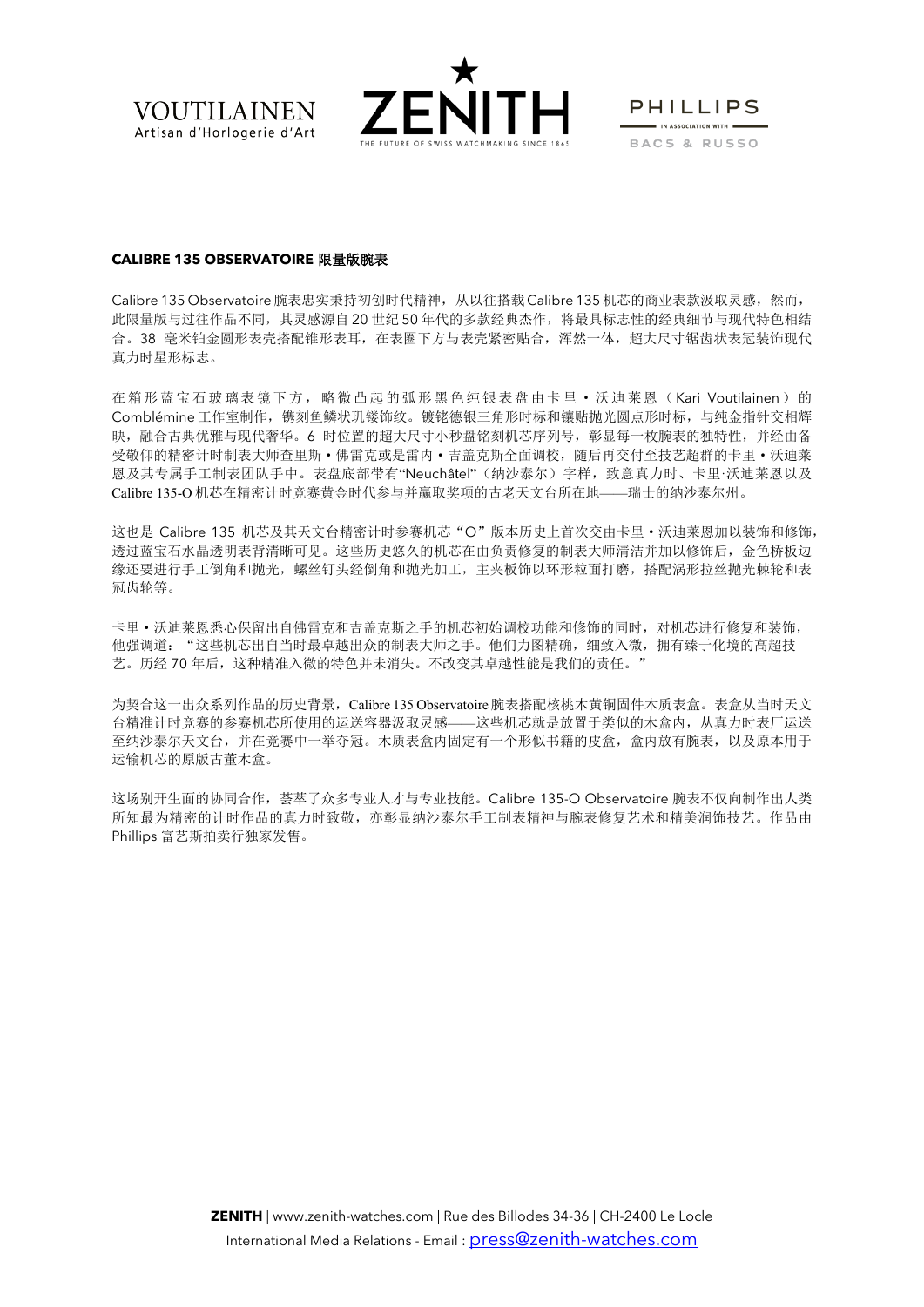**VOUTILAINEN** Artisan d'Horlogerie d'Art



**PHILLIPS**  $\equiv$  IN ASSOCIATION WITH  $\equiv$ BACS & RUSSO

# 真力时:以星为梦,与真同行

真力时激励我们每个人心怀鸿鹄之志,砥砺前行,让梦想成真。自 1865 年真力时成为首家具有现代意义的制表商 以来,腕表便伴随着有远大梦想的杰出人物实现改变人类历史的壮举——路易·布莱里奥(Louis Blériot)历史性 地飞越英吉利海峡,菲利克斯·鲍加特纳(Felix Baumgartner)创纪录地以平流层高空自由落体方式突破音障。 真力时颂赞女性的远见卓识与开拓精神,于 2020 年推出首个专为女性而设计的 DEFY MIDNIGHT 系列,致敬自古 至今女性所取得的辉煌成就。

以创新作为启明星的真力时在所有表款中都配备内部研发和制造的非凡机芯。自史上首款自动计时机芯——El Primero 星速机芯于 1969 年问世以来, 真力时陆续以计时精度达 1/10 秒的 CHRONOMASTER SPORT 腕表, 以 及精确至 1/100 秒的 DEFY 21 腕表,不断重申"以星为梦,与真同行"的品牌信条。自 1865 年以来, 真力时陪 伴着那些敢于挑战自己并为理想积极奋斗的人们,共同创造瑞士制表业的未来。

#### **ABOUT PHILLIPS IN ASSOCIATION WITH BACS & RUSSO**

The team of specialists at Phillips Watches is dedicated to an uncompromised approach to quality, transparency, and client service, achieving a global auction sale total of \$209.3 million in 2021, the most successful year for any auction house in watch auction history.

A selection of our recent record-breaking prices:

1. Paul Newman's Rolex "Paul Newman" Daytona reference 6239 (CHF 17,709,894 / US\$17,752,500) – New York Auction: Winning Icons – 26 October 2017 – Highest result ever achieved for any vintage wristwatch at auction. 2. Patek Philippe reference 1518 in stainless steel (CHF 11,020,000 / US\$11,112,020) – Geneva Watch Auction: FOUR – 12 November 2016 – Highest result ever achieved for a vintage Patek Philippe wristwatch at auction.

### **ABOUT PHILLIPS**

Phillips is a leading global platform for buying and selling 20th and 21st century art and design. With dedicated expertise in the areas of 20th Century and Contemporary Art, Design, Photographs, Editions, Watches, and Jewelry, Phillips offers professional services and advice on all aspects of collecting. Auctions and exhibitions are held at salerooms in New York, London, Geneva, and Hong Kong, while clients are further served through representative offices based throughout Europe, the United States and Asia. Phillips also offers an online auction platform accessible anywhere in the world. In addition to providing selling and buying opportunities through auction, Phillips brokers private sales and offers assistance with appraisals, valuations, and other financial services.

Visit [www.phillips.com](https://urldefense.com/v3/__http:/www.phillips.com/__;!!Lt0KOR8!Q324Ki59Bjj6G4GqG-dOsi67Z3bXE3JPwr2dbx71bEIbu8Ig6XxW4k_oVmivL5qmvEoIVoqJSiblUsr1IndfNMA-nVM$) for further information.